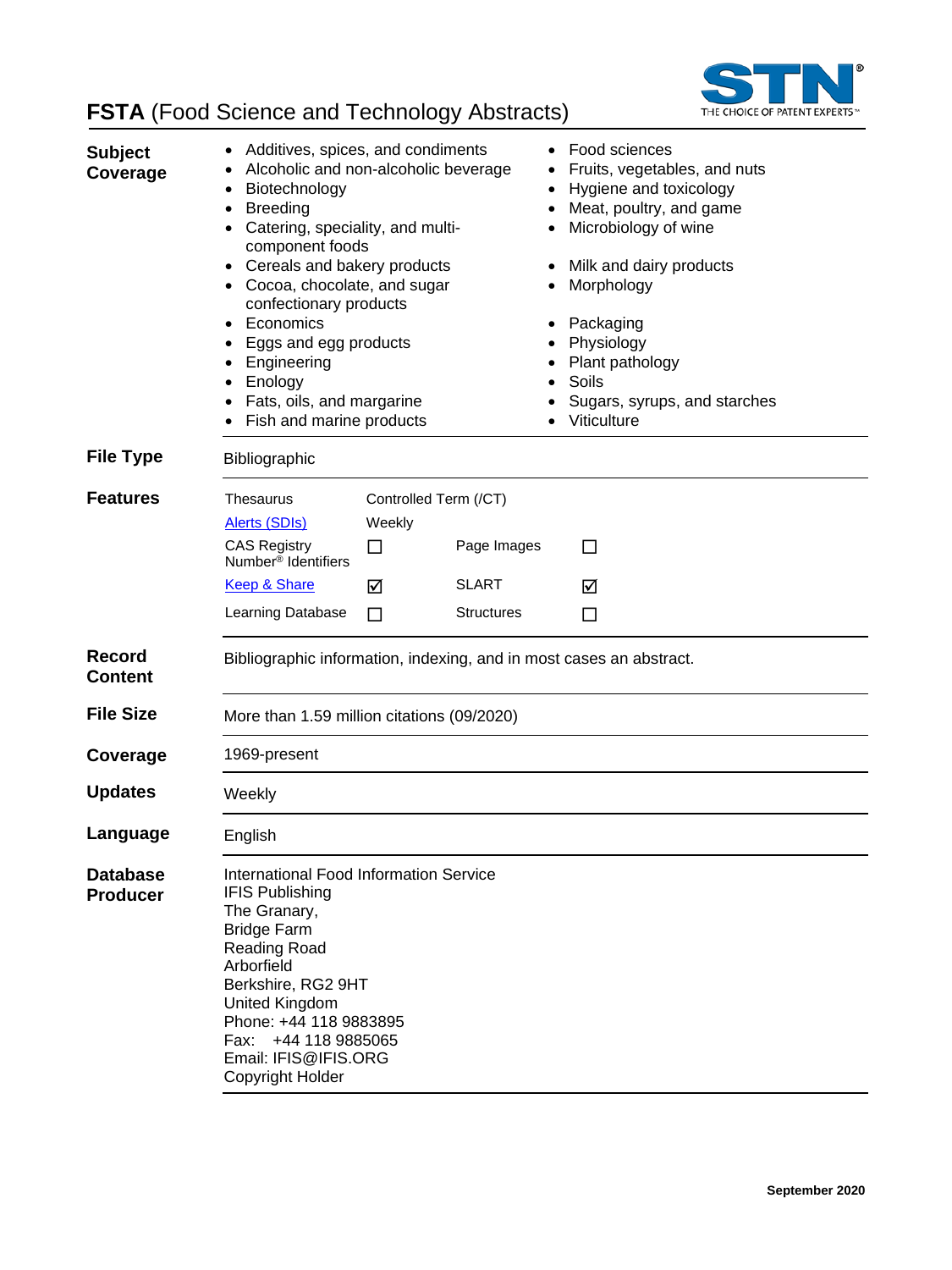| <b>Database</b><br><b>Supplier</b> | <b>FIZ Karlsruhe</b><br><b>STN Europe</b><br>P.O. Box 2465<br>76012 Karlsruhe<br>Germany<br>Phone: +49-7247-808-555<br>+49-7247-808-259<br>Fax:<br>Email: helpdesk@fiz-karlsruhe.de |                                                                                                                                                                                                                                          |
|------------------------------------|-------------------------------------------------------------------------------------------------------------------------------------------------------------------------------------|------------------------------------------------------------------------------------------------------------------------------------------------------------------------------------------------------------------------------------------|
| <b>Sources</b>                     | About 4,500 Journals<br><b>Books</b><br>Conference proceedings<br>Reports<br>Patents<br>Pamphlets<br>Legislation<br><b>Dissertations</b>                                            |                                                                                                                                                                                                                                          |
| <b>User Aids</b>                   | <b>FSTA Thesaurus*</b><br>$\bullet$<br>$\bullet$<br><b>STNGUIDE</b><br>* Available at producer and online                                                                           | Online Helps (HELP DIRECTORY lists all help messages available)                                                                                                                                                                          |
| <b>Clusters</b>                    | • AGRICULTURE<br><b>ALLBIB</b><br><b>AUTHORS</b><br><b>BIOSCIENCE</b><br><b>CORPSOURCE</b>                                                                                          | <b>FOOD</b><br><b>HPATENTS</b><br><b>PATENTS</b><br>٠<br><b>TOXICOLOGY</b><br><b>STN Database Cluster information:</b><br>http://www.stn-<br>international.com/en/customersupport/customer-<br>support#cluster+%7C+subjects+%7C+features |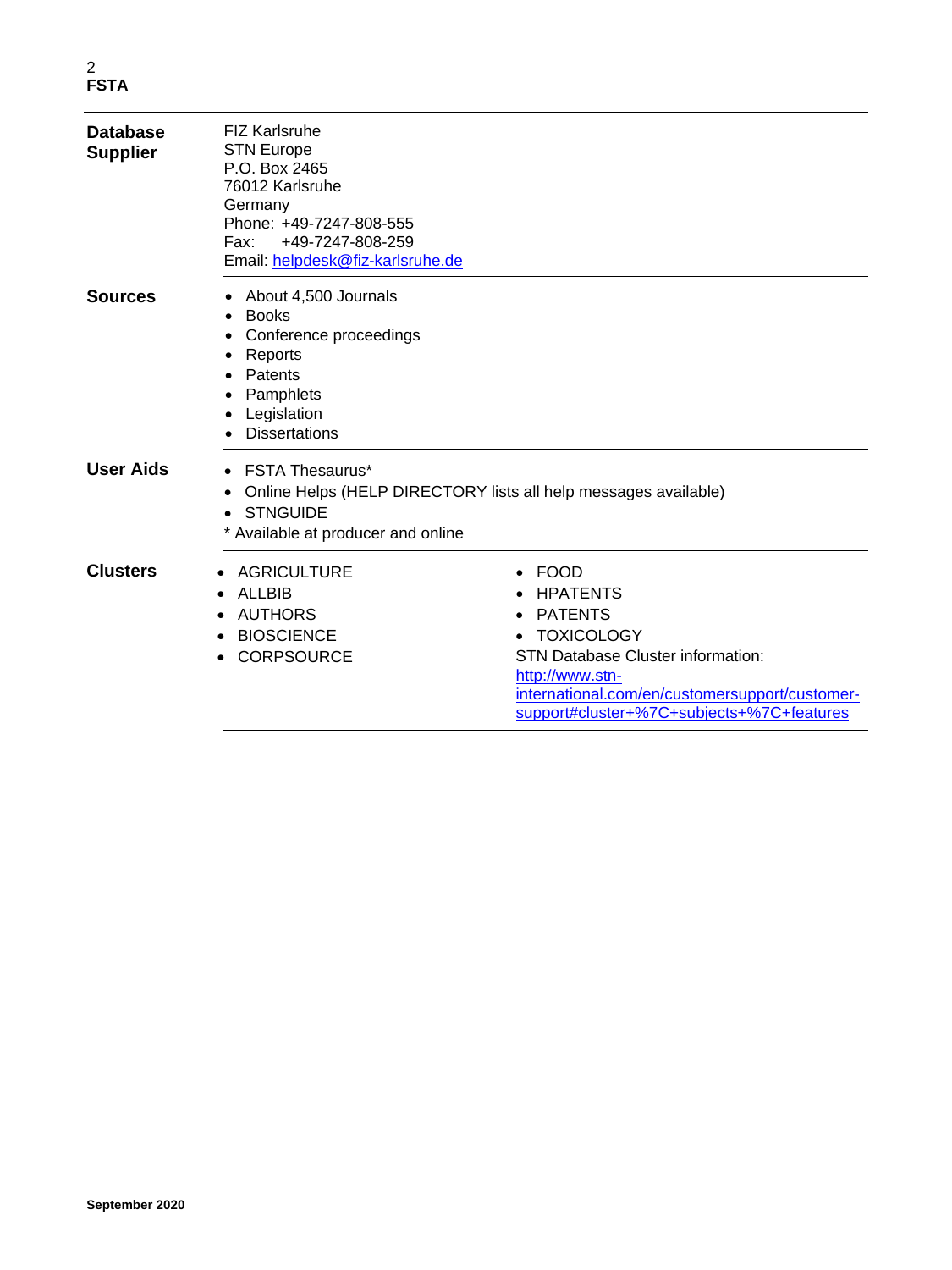### **Search and Display Field Codes**

Fields that allow left truncation are indicated by an asterisk (\*). **General Search Fields**

| <b>Search Field Name</b>                                                                                                                                                                                  | <b>Search</b><br>Code                                                               | <b>Search Examples</b>                                                                                                                                | <b>Display</b><br><b>Codes</b>                                                                                |
|-----------------------------------------------------------------------------------------------------------------------------------------------------------------------------------------------------------|-------------------------------------------------------------------------------------|-------------------------------------------------------------------------------------------------------------------------------------------------------|---------------------------------------------------------------------------------------------------------------|
| Basic Index* (contains single<br>words from title (TI), abstract<br>(AB), controlled term (CT) and<br>trade name (TN) fields)                                                                             | None<br>or<br>/BI                                                                   | S JUICE EXTRACT?<br>S BEEF (L) ROUTINE TEST?<br>S SWEETZYME T<br>S ?FISH?                                                                             | AB, CT, TI<br>TN                                                                                              |
| Abstract*<br><b>Accession Number</b><br>Author (includes Inventor)                                                                                                                                        | /AB<br>/AN<br>/AU                                                                   | S ?POLYPHENOL/AB<br>S "2001(12):T1157"/AN<br>S 2002:A0009/AN<br>S MARTH, E H/AU                                                                       | AB<br>AN<br>AU, SO, IN                                                                                        |
| <b>Classification Code</b><br>(code and text) (1)                                                                                                                                                         | (or $/IN$ )<br>/CC                                                                  | S MARTH E H/AU<br>S A#/CC<br>S AE/CC                                                                                                                  | CC                                                                                                            |
| <b>Controlled Term</b><br><b>Controlled Word</b><br>Corporate Source                                                                                                                                      | /CT<br>/CW<br>/CS                                                                   | S DOG FOODS/CC<br>S PROTEIN PRODUCTS/CT<br>S ACID/CW<br>S KYOTO UNIV?/CS                                                                              | <b>CT</b><br><b>CT</b><br>CS, PA                                                                              |
| (includes Patent Assignee) (1)<br>Digital Object Identifier<br>Document Number<br>Document Type (code and text)<br><b>Entry Date</b><br><b>Field Availability</b><br><b>International Standard</b>        | /FTDOI<br>/DN<br>/DT (or /TC)<br>/ED<br>/FA<br>/ISN                                 | S 10.1001?/FTDOI<br>S 2012-05-CD1094/DN<br>S L1 AND PATENT/DT<br>S ED=20120<br>S L2 AND AB/FA<br>S 0105-6883/ISN                                      | FTDOI, SO<br><b>DN</b><br>DT<br>ED<br><b>FA</b><br>ISN, SO                                                    |
| (Document) Number<br>Inventor<br>Journal Title<br>Language (ISO code and text)<br>Patent Assignee (1)<br><b>Patent Country</b>                                                                            | /IN<br>/JT<br>/LA<br>/PA<br>/PC                                                     | S 3110034956/ISN<br>S MANADA N/IN<br>S FOOD MANUFACTURE/JT<br>S L1 AND ENGLISH/LA<br>S HENKEL/PA<br>S US/PC                                           | IN<br>JT, SO<br>LA<br>PA<br>PI                                                                                |
| Patent Kind Code<br>Patent Number(2)<br>Patent Number Kind Code<br>Patent Number, Original                                                                                                                | /PK<br>/PN (or /PATS)<br>/PNK<br>/PNO                                               | S ATU1/PK<br>S EP50394/PN<br>S EP--50394/PATS<br>S US20010001470 A1/PNK<br>S AT009008/PNO                                                             | PI<br>PI<br><b>PNK</b><br><b>PNO</b>                                                                          |
| Priority Country (3)<br>Priority Date (3,4)<br>Priority Number (2,3)<br>Priority Number, Original<br>Priority Year (3,4)<br>Publication Year (4)<br>Reference Count (4)<br>Source (contains journal name, | /PRC<br>/PRD<br>/PRN (or /APPS)<br>/PRNO<br>/PRY<br>/PY<br>/REC (or /RE.CNT)<br>/SO | S L1 AND JP/PRC<br>S PRD=JAN 2003<br>S CA1982-406357/PRN<br>S CA2 067 256/PRNO<br>S 1991/PRY<br>S 2010-2011/PY<br>$S$ REC=10<br>S FOOD MANUFACTURE/SO | <b>PRAI</b><br><b>PRAI</b><br><b>PRAI</b><br><b>PRNO</b><br><b>PRAI</b><br>PY, SO, PI<br>REC, SO<br><b>SO</b> |
| ISSN, volume, issues, pages,<br>ISBN, No. of references)<br>Summary Language<br>(ISO code and text)<br>Title*<br><b>Trade Name</b><br>Update Date (4)<br>Word Count, Title (4)                            | /SL<br>/TI<br>/TN (or/CN)<br>/UP<br>/WC.T                                           | S 1990/SO<br>S L1 AND ENGLISH/SL<br>S L1 AND EN/SL<br>S CITRUS FRUIT#/TI<br>S SWEETZYME T/TN<br>S UP>MAY 2012<br>$SWC.T = > 15$                       | <b>SL</b><br><b>TI</b><br>UP<br>WC.T                                                                          |

**(1)** Search with implied (S) proximity is available.

**(2)** Patent and priority numbers are available in Derwent and STN format. STN is the default. Enter SET PAT DERWENT to change to the Derwent format. To return to the STN format, enter SET PAT STN.

**(3)** Priority information is available for records since 1988 only.

**(4)** Numeric search field that may be searched with numeric operators or ranges.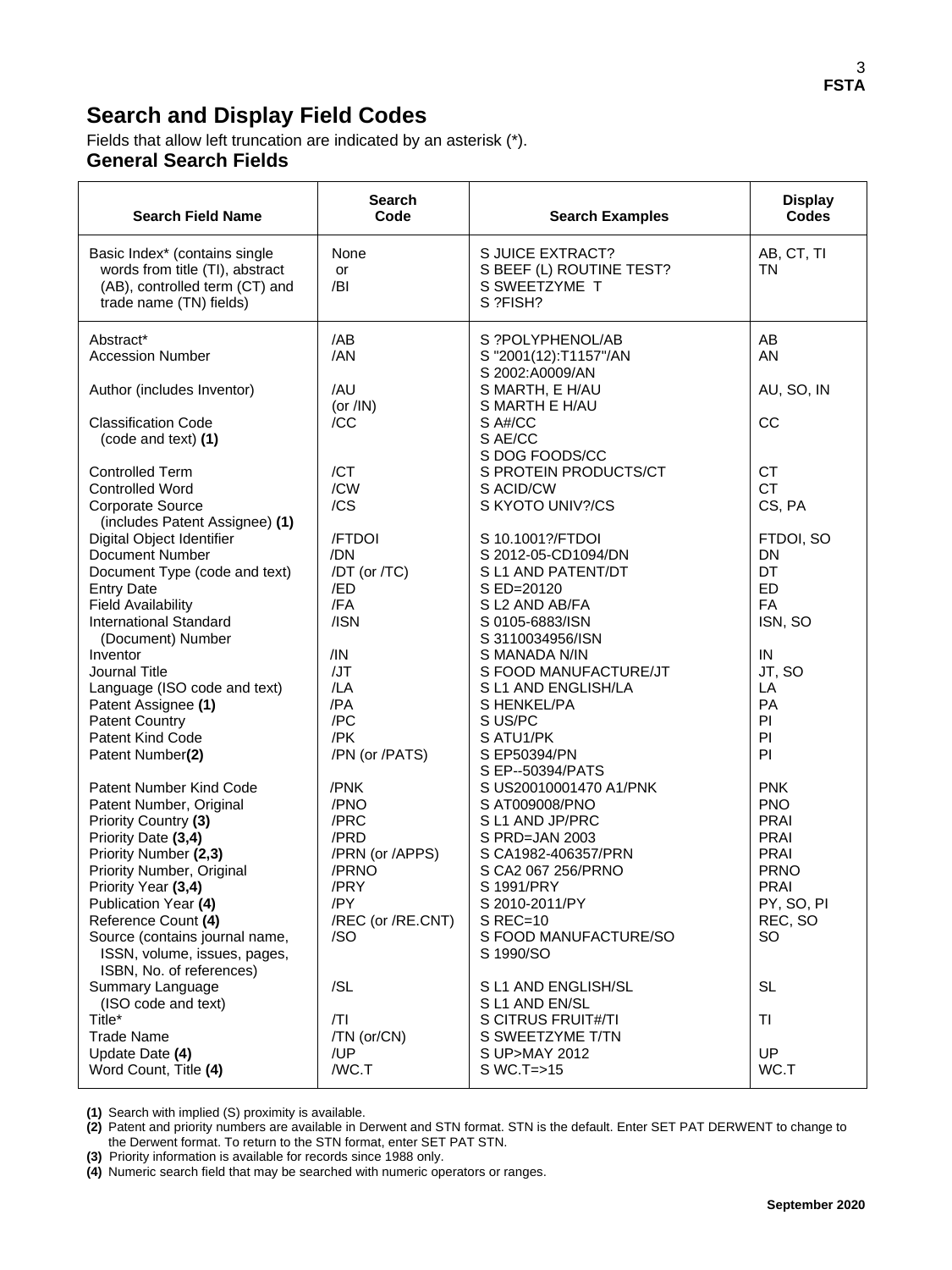### 4 **FSTA Property Fields<sup>1)</sup>**

In FSTA a numeric search for a specific set of physical properties (/PHP) is available within the basic index, title, and abstract fields. The numeric values are not displayed as single fields, but highlighted within the hit displays.

Use EXPAND/PHP to search for all available physical properties. A search with the respective field codes will be carried out in the abstract and title fields. The /PHP index contains a complete list of codes and related text for all physical properties available for numeric search.

| <b>Field Code</b> | <b>Property</b>                                  | <b>Unit</b>                   | <b>Search Examples</b>         |
|-------------------|--------------------------------------------------|-------------------------------|--------------------------------|
| /AOS              | Amount of substance                              | Mol                           | S 10/AOS                       |
| /BIR              | <b>Bit Rate</b>                                  | Bit<br>(Bit)                  | S 33/BIR                       |
| /BIT              | Stored Information                               | Bit                           | S BIT > 3 MEGABIT              |
| /CAP              | Capacitance                                      | Farad                         | S 1-10 MF/CAP                  |
| /CDN              | <b>Current Density</b>                           | Ampere/Square Meter           | S CDN>10 A /M**2               |
| /CMOL             | Molarity (Concentration,<br>amount of substance) | mol/l                         | S MOLYBD?/BI (S) 2/CMOL        |
| /CON              | Conductance                                      | S<br>(Siemens)                | S 1S-3/CON                     |
| /DB               | Decibel                                          | Decibel                       | S DB>50                        |
| /DEG              | Degree                                           | Degree                        | S MEDIUM RARE/BI (S) 5/DEG     |
| /DEN              | Density (Mass Density)                           | Kg/m3                         | S (CELL? (S) RECOMBIN?)/AB (S) |
|                   |                                                  |                               | 5E-3-10E-3/DEN                 |
| /DEQ              | Dose Equivalent                                  | Sievert                       | S DEQ>0.5 (S) RADIATION        |
| /DOS              | Dosage                                           | Milligram/Kilogram            | S DOS>0.8                      |
| /DV               | Viscosity, dynamic                               | $Pa * s$<br>(Pascal * second) | S DV>5000                      |
| /ECH              | <b>Electric Charge</b>                           | Coulomb                       | S 4000/ECH.EX (XA) ENZYME      |
| /ECO              | <b>Electrical Conductivity</b>                   | Siemens/Meter                 | S ECO>800 (XA) MINERAL         |
| /ELC              | <b>Electric Current</b>                          | Ampere                        | S 1-10/ELC                     |
| /ELF              | <b>Electric Field</b>                            | Volt/Meter                    | S 650-700/ELF                  |
| /ENE              | Energy                                           | J<br>(Joule)                  | S PROTEIN AND 22/ENE           |
| /ERE              | <b>Electrical Resistivity</b>                    | Ohm * Meter                   | S ERE>2 (P) CITRATE            |
| /FOR              | Force                                            | N<br>(Newton)                 | S 50 N / FOR                   |
| /FRE              | Frequency                                        | Hz<br>(Hertz)                 | S ANALY?/AB (10A) 0-3/FRE      |
| /IU               | <b>International Unit</b>                        | none                          | S IU>1000 (P) ANTIBIOTIC       |
| /KV               | Viscosity, kinematic                             | m2/s                          | S FRUITS/AB (S) 10E-5/KV       |
| /LEN (or /SIZ)    | Length                                           | Meter                         | S 1-4/LEN                      |
| /LUME             | Luminous                                         | Lux                           | S 10-50/LUME                   |
|                   | Emittance/Illuminance                            |                               |                                |
| /LUMF             | Luminous Flux (Luminous                          | Lumen                         | S LUMF>1000                    |
| /LUMI             | Power)<br>Luminous Intensity                     | Candela                       | S LUMI<4                       |
| /M                | Mass                                             | (Kilogram)<br>Kg              | S ALLOY/BI (30A) 1E-10-1E-5/M  |
| /MCH              | Mass to Charge Ratio                             | none                          | $S$ MCH=3                      |
| /MFD (or /MFS)    | <b>Magnetic Flux Density</b>                     | Tesla                         | S MFD>102 (S) LEMON            |
| /MFR (or /MFL)    | Mass Flow Rate                                   | Kilogram/Second               | S MFR<0.1                      |
| /MM               | <b>Molar Mass</b>                                | q/mol                         | S 2000-3000 G/MOL/MM           |
| /MOLS             | Molality of Substance                            | mol/kg                        | S 01.-10 MOL/KG/MOLS           |
| /MVR              | Melt Volume Rate                                 | none                          | S 5-10 / MVR                   |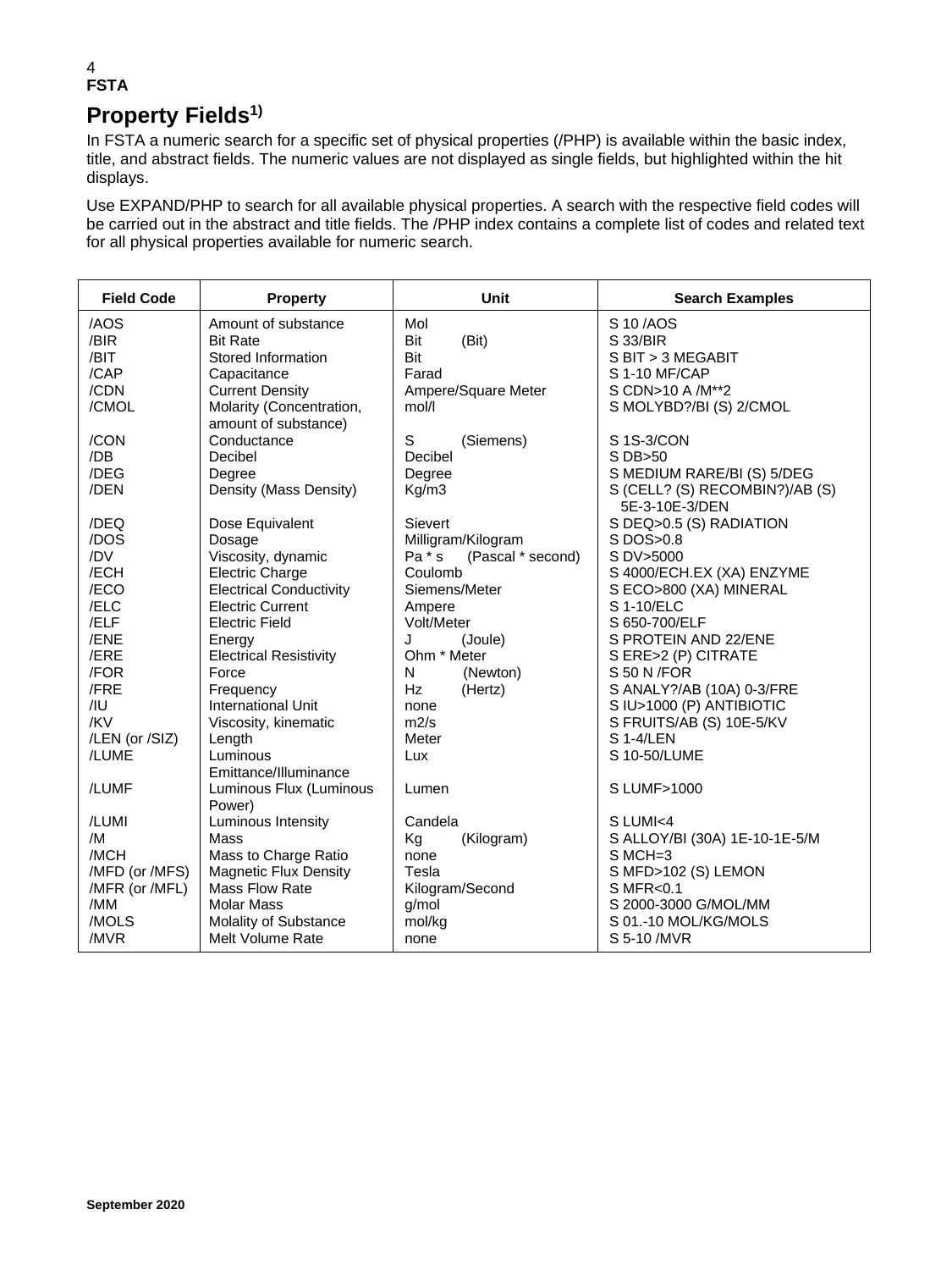# **Property Fields1) (cont'd)**

| <b>Field Code</b>  | <b>Property</b>                                       |                 | Unit               | <b>Search Examples</b>                                                   |
|--------------------|-------------------------------------------------------|-----------------|--------------------|--------------------------------------------------------------------------|
| /NUC<br>/PER       | <b>Nutrition Content</b><br>Percent (Proportionality) | none<br>Percent |                    | S NUC<100 (XW) NUTRIENT<br>S (MOLECULAR (3A) POLYMER?)/AB<br>$(S)$ 4/PER |
| /PHV               | рH                                                    | pH              |                    | S 7.4-7.6/PHV                                                            |
| /POW               | Power                                                 | W               | (Watt)             | S (ICE? OR WATER EXTRACT?)/BI<br>(10A) 350/POW                           |
| /PRES (or /P)      | Pressure                                              | Pa              | (Pascal)           | S (VACUUM (5A) DISTILL?)/BI (S)<br>1000-1100/PRES                        |
| /RAD               | Radioactivity                                         | Bq              | (Becquerel)        | S RADI?/BI (P) 10-100/RAD                                                |
| /RES               | <b>Electrical</b>                                     | Ohm             |                    | S MILK CONDUCTIVITY/AB (P) 10-                                           |
|                    | Impedance/resistance                                  |                 |                    | 100/RES                                                                  |
| /RSP               | <b>Rotational Speed</b>                               |                 | Revolution/Minute  | S 2-100/RSP AND MACHINE                                                  |
| /SAR               | Area /Surface Area                                    | m <sub>2</sub>  |                    | S (COATING? OR FOIL?)/BI (S) 10-<br>100/SAR                              |
| /SOL               | Solubility                                            |                 | Gram/100 gram      | S SOL>20 (10W) WATER                                                     |
| /STSC              | Surface Tension                                       | J/m2            |                    | S 60 J/M**2/STSC                                                         |
| /TCO               | <b>Thermal Conductivity</b>                           | K               | (Kelvin)           | S 0.2-0.4/TCO (S) HEAT?                                                  |
| /TEMP (or /T)      | Temperature                                           | K               | (Kelvin)           | S (REACTION? (25A) ENZYM?) (S)<br>5/TFMP                                 |
| /TIM               | Time                                                  | S               | (Second)           | S ?INCUB?/AB (10W) 10-50/TIM                                             |
| $/$ VEL (or $/$ V) | Velocity                                              | m/s             | (Metre per Second) | S REDUC?/BI (S) 1E-3-5E-3/VEL                                            |
| <b>NELA</b>        | Velocity, angular                                     | rpm             |                    | S ANG?/AB (S) VELA>10                                                    |
| NLR                | <b>Volumetric Flow Rate</b>                           |                 | Cubic Meter/Second | S 1-2/VLR (XA) POWDER                                                    |
| /VOL               | Volume                                                | m <sub>3</sub>  |                    | S ?FUSION?/BI (15A) 1E-8-2E-8/VOL                                        |
| <b>NOLT</b>        | Voltage                                               | $\vee$          | (Volt)             | S CALIBRAT?/BI (10A) 5E-<br>3 <volt<7e-3< td=""></volt<7e-3<>            |

**(1)** Exponential format is recommended for the search of particularly high or low values, e.g. 1.8E+7 or 1.8E7 (for 18000000) and 9.2E-8 (for 0.000000092).

## **Controlled Term (/CT) Thesaurus**

All Relationship Codes can be used with both the SEARCH and EXPAND command in the /CT thesaurus.

| Code        | <b>Content</b>                                                     | <b>Examples</b>        |
|-------------|--------------------------------------------------------------------|------------------------|
| <b>ALL</b>  | All Associated Terms (BT, SELF, HNTE, NOTE,<br>USE, UF, NT, RT)    | E FRUIT JUICES+ALL/CT  |
| AUTO (1)    | Automatic Relationship (SELF, USE, UF)                             | E JACK BEANS+AUTO/CT   |
| BТ          | Broader Terms (BT, SELF)                                           | E FROZEN YOGHURT+BT/CT |
| <b>HIE</b>  | Hierarchy Terms (all Broader and Narrower<br>Terms) (BT, SELF, NT) | E YOGHURT+HIE/CT       |
| <b>HNTE</b> | History Note (SELF, HNTE)                                          | E JAPAN+HNTE/CT        |
| KT          | Keyword Terms (SELF, KT)                                           | E MUSTARD+KT/CT        |
| <b>NOTE</b> | Scope Note (SELF, NOTE)                                            | E LYASES+NOTE/CT       |
| NT          | Narrower Terms (SELF, NT)                                          | S LYASES+NT/CT         |
| <b>RT</b>   | Related Terms (SELF, RT)                                           | S DIFFUSION+RT/CT      |
| UF          | Preferred and Forbidden Terms (SELF, UF)                           | $E$ F+UF/CT            |
| <b>USE</b>  | Forbidden and Preferred Terms (SELF, USE)                          | E COW CHEESE+USE/CT    |

**(1)** Automatic Relationship is SET OFF. In case of SET REL ON the result of EXPAND or SEARCH without any relationship code is the same as described for AUTO.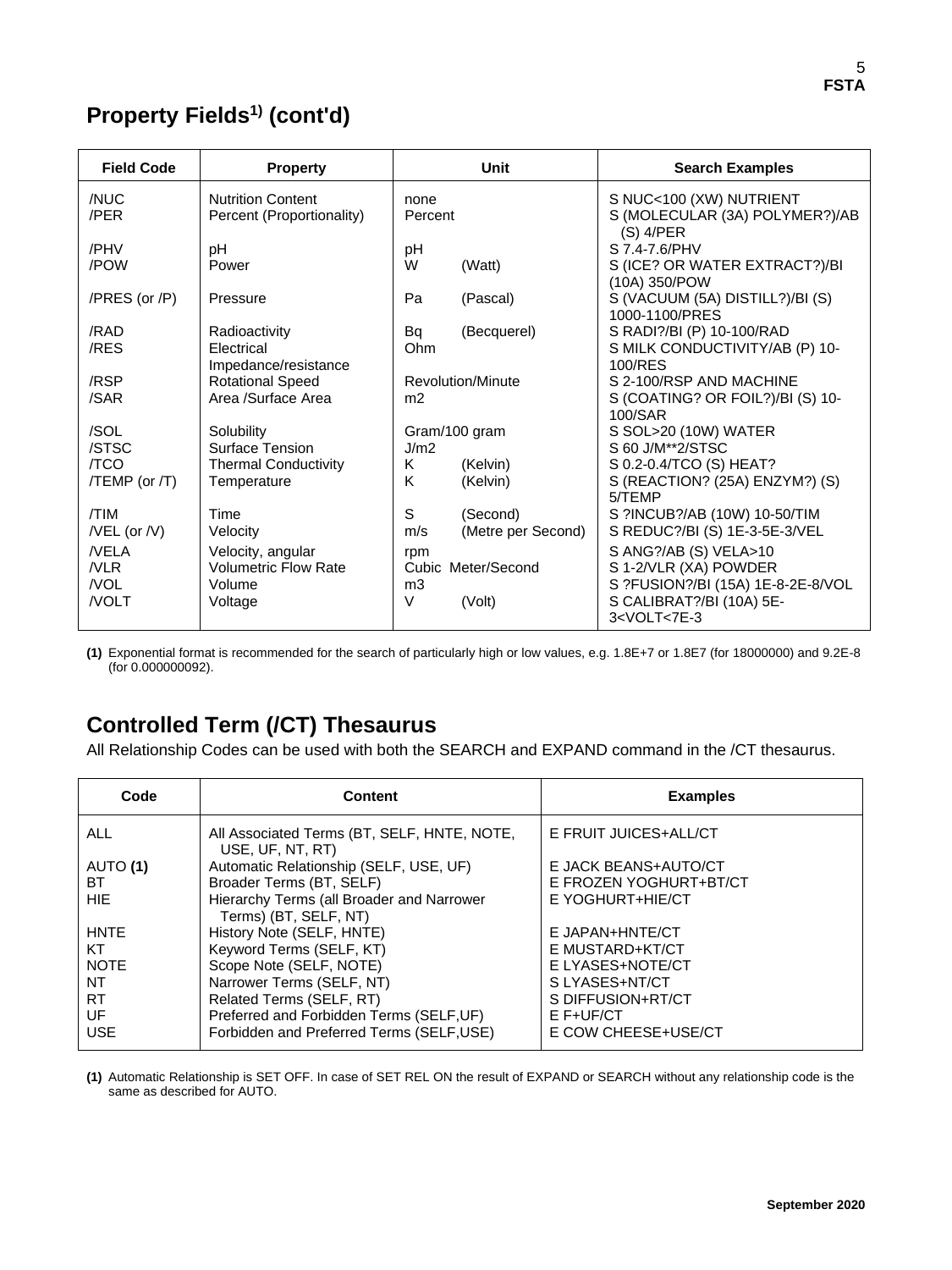#### 6 **FSTA DISPLAY and PRINT Formats**

Any combination of formats may be used to display or print answers. Multiple codes must be separated by spaces or commas, e.g., D L1 1-5 TI AU. The fields are displayed or printed in the order requested.

Hit-term highlighting is available for all fields. Highlighting must be ON during SEARCH to use the HIT, KWIC, and OCC formats.

| <b>Format</b>                                                                                                                                | <b>Content</b>                                                                                                                                                                                                                                                                                                                                           | <b>Examples</b>                                                                                                 |
|----------------------------------------------------------------------------------------------------------------------------------------------|----------------------------------------------------------------------------------------------------------------------------------------------------------------------------------------------------------------------------------------------------------------------------------------------------------------------------------------------------------|-----------------------------------------------------------------------------------------------------------------|
| AB                                                                                                                                           | Abstract                                                                                                                                                                                                                                                                                                                                                 | D AB, TI                                                                                                        |
| AN                                                                                                                                           | <b>Accession Number</b>                                                                                                                                                                                                                                                                                                                                  | D 1-5 AN                                                                                                        |
| AU                                                                                                                                           | Author (or Inventor)                                                                                                                                                                                                                                                                                                                                     | D AU 5 6 8-10                                                                                                   |
| CC                                                                                                                                           | <b>Classification Code</b>                                                                                                                                                                                                                                                                                                                               | D CC, TI                                                                                                        |
| <b>CS</b>                                                                                                                                    | Corporate Source                                                                                                                                                                                                                                                                                                                                         | D TI AU CS                                                                                                      |
| <b>CT</b>                                                                                                                                    | <b>Controlled Term</b>                                                                                                                                                                                                                                                                                                                                   | D CT, TI                                                                                                        |
| <b>DN</b>                                                                                                                                    | Document Number                                                                                                                                                                                                                                                                                                                                          | D DN                                                                                                            |
| DT                                                                                                                                           | Document Type                                                                                                                                                                                                                                                                                                                                            | D DT, SO                                                                                                        |
| ED (UP)                                                                                                                                      | <b>Entry Date</b>                                                                                                                                                                                                                                                                                                                                        | D ED                                                                                                            |
| FTDOI(1)                                                                                                                                     | Digital Object Identifier                                                                                                                                                                                                                                                                                                                                | <b>D FTDOI</b>                                                                                                  |
| IN                                                                                                                                           | Inventor                                                                                                                                                                                                                                                                                                                                                 | D IN                                                                                                            |
| <b>ISN</b> (1)                                                                                                                               | International Standard (Document) Number                                                                                                                                                                                                                                                                                                                 | D ISN                                                                                                           |
| JT (1)                                                                                                                                       | Journal Title                                                                                                                                                                                                                                                                                                                                            | D JT                                                                                                            |
| LA                                                                                                                                           | Language                                                                                                                                                                                                                                                                                                                                                 | D LA, TI                                                                                                        |
| PA                                                                                                                                           | Patent Assignee                                                                                                                                                                                                                                                                                                                                          | D <sub>PA</sub>                                                                                                 |
| PI (PN, PATS) (2)                                                                                                                            | Patent Information                                                                                                                                                                                                                                                                                                                                       | D PI, SO                                                                                                        |
| PNO (PIO)                                                                                                                                    | Patent Number, Original                                                                                                                                                                                                                                                                                                                                  | D PNO                                                                                                           |
| PRAI (PRN, APPS) (2)                                                                                                                         | Priority Information                                                                                                                                                                                                                                                                                                                                     | D PRAI, SO                                                                                                      |
| PRNO (PRAO)                                                                                                                                  | Priority Number, Original                                                                                                                                                                                                                                                                                                                                | <b>D PRNO</b>                                                                                                   |
| PY (1)                                                                                                                                       | <b>Publication Year</b>                                                                                                                                                                                                                                                                                                                                  | D <sub>PY</sub>                                                                                                 |
| REC (RE.CNT) (1)                                                                                                                             | <b>Reference Count</b>                                                                                                                                                                                                                                                                                                                                   | D REC                                                                                                           |
| <b>SL</b>                                                                                                                                    | Summary Language                                                                                                                                                                                                                                                                                                                                         | D SL, TI                                                                                                        |
| SO                                                                                                                                           | Source                                                                                                                                                                                                                                                                                                                                                   | D <sub>SO</sub>                                                                                                 |
| TI                                                                                                                                           | Title                                                                                                                                                                                                                                                                                                                                                    | D TI, SO                                                                                                        |
| TN (CN)                                                                                                                                      | <b>Trade Name</b>                                                                                                                                                                                                                                                                                                                                        | D TN                                                                                                            |
| WC.T(1)                                                                                                                                      | Word Count, Title                                                                                                                                                                                                                                                                                                                                        | D WC.T                                                                                                          |
| <b>ABS</b><br>ALL (2)<br>DALL (2)<br>IALL(2)<br>BIB (2)<br>IBIB(2)<br><b>IND</b><br>SCAN <sub>(3)</sub><br>TRIAL (TRI, SAMPLE,<br>SAM, FREE) | AN, AB<br>AN, DN, TI, AU, CS, PA, SO, PI, PRAI, DT, LA, SL, AB, CC, CT, TN<br>ALL, delimited for post processing<br>ALL, indented with text labels<br>AN, DN, TI, AU, CS, PA, SO, PI, PRAI, DT, LA, SL (BIB is the default)<br>BIB, indented with field labels<br>AN, CC, CT, TN<br>TI, CC, CT (random display without answer numbers)<br>AN, TI, CC, CT | D ABS<br>D ALL 5-10<br>D DALL<br><b>DIALL</b><br>D BIB 1-10<br>D IBIB<br>D IND<br><b>D SCAN</b><br><b>D TRI</b> |
| <b>HIT</b>                                                                                                                                   | Hit term(s) and field(s)                                                                                                                                                                                                                                                                                                                                 | D HIT                                                                                                           |
| KWIC                                                                                                                                         | Up to 50 words before and after hit term(s) (KeyWord-In-Context)                                                                                                                                                                                                                                                                                         | <b>D KWIC</b>                                                                                                   |
| OCC                                                                                                                                          | Number of occurrences of hit term(s) and field(s) in which they occur                                                                                                                                                                                                                                                                                    | D OCC                                                                                                           |

**(1)** Custom display only.

**(2)** By default, patent numbers and priority numbers are displayed in STN format. To display them in Derwent format, enter SET

PATENT DERWENT at an arrow prompt. To reset display to STN format, enter set PATENT STN.

**(3)** SCAN must be specified on the command line, i.e., D SCAN or DISPLAY SCAN.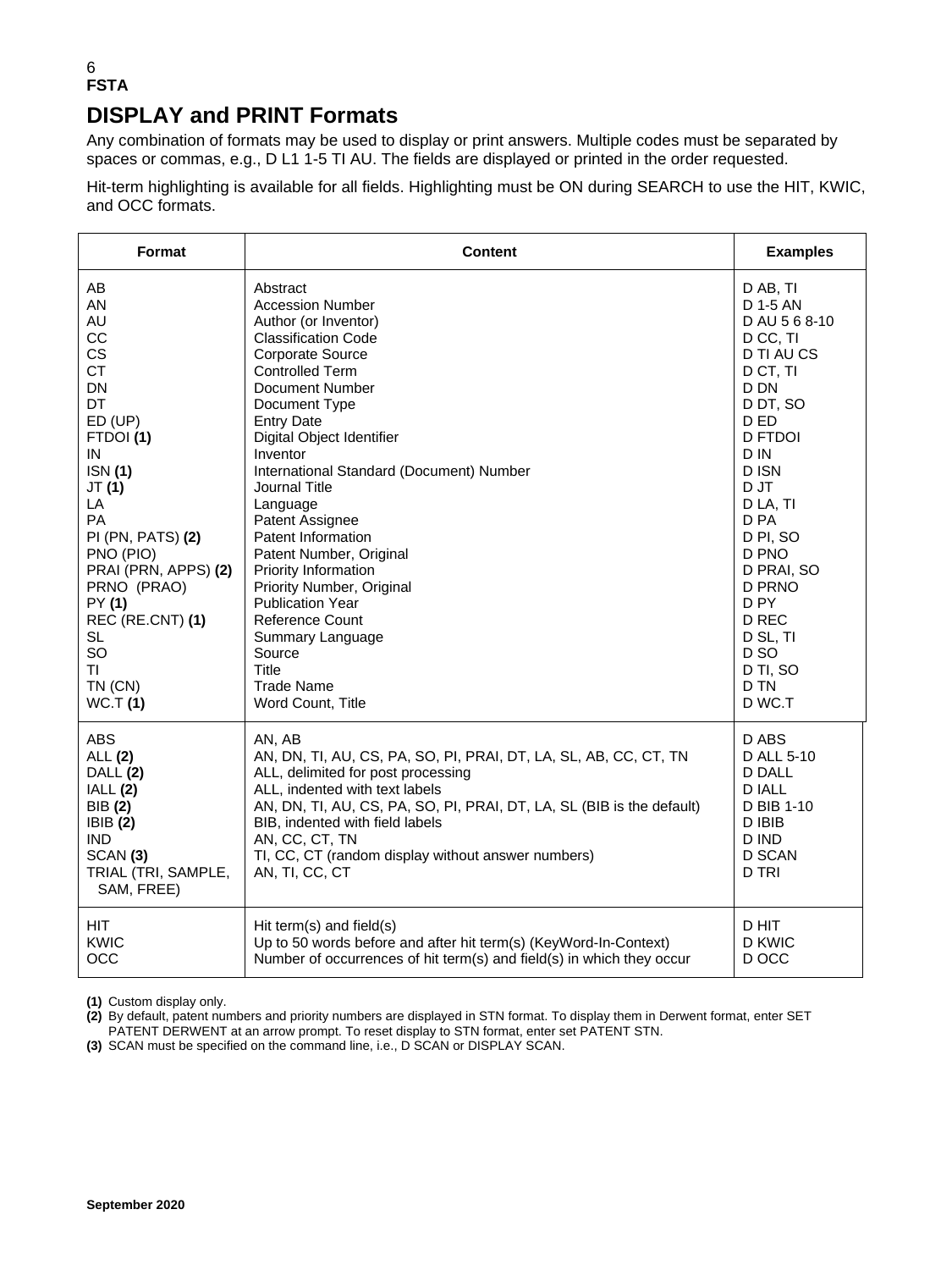### **SELECT, ANALYZE, and SORT Fields**

The SELECT command is used to create E-numbers containing terms taken from the specified field in an answer set.

The ANALYZE command is used to create an L-number containing terms taken from the specified field in an answer set.

The SORT command is used to rearrange the search results in either alphabetic or numeric order of the specified field(s).

| <b>Field Name</b>                        | <b>Field Code</b> | <b>ANALYZE/</b><br>SELECT(1) | <b>SORT</b> |
|------------------------------------------|-------------------|------------------------------|-------------|
| Abstract                                 | AB                | Y(2)                         | N           |
| <b>Accession Number</b>                  | AN                | Y                            | Y           |
| Author                                   | AU (IN)           | Y                            | Y           |
| Citation                                 | <b>CIT</b>        | Y(3,4)                       | N           |
| <b>Classification Code</b>               | CC                | Υ                            | N           |
| <b>Controlled Term</b>                   | <b>CT</b>         | Υ                            | N           |
| Corporate Source                         | CS (PA)           | Y                            | Y           |
| Digital Object Identifier                | <b>FTDOI</b>      | N                            | Y           |
| Document Number                          | <b>DN</b>         | Y                            | Y           |
| Document Type                            | DT (TC)           | Y                            | Υ           |
| <b>Index Term</b>                        | IT                | Y                            | N           |
| International Standard (Document) Number | <b>ISN</b>        | Y(5)                         | N           |
| Inventor                                 | IN                | Y                            | Υ           |
| Journal Title                            | <b>JT</b>         | Υ                            | Υ           |
| Language                                 | LA                | Υ                            | Υ           |
| Occurrence Count of Hit Terms            | <b>OCC</b>        | N                            | Υ           |
| Patent Assignee                          | PA                | Υ                            | Υ           |
| <b>Patent Country</b>                    | PC (PCS)          | Y                            | Υ           |
| Patent Kind Code                         | <b>PK</b>         | Y                            | Y           |
| <b>Patent Number</b>                     | PN (PI, PATS)     | Y(6)                         | N           |
| Patent Number, Original                  | PNO (PIO)         | Y                            | Y           |
| <b>Priority Country</b>                  | <b>PRC</b>        | Y                            | Y           |
| <b>Priority Date</b>                     | <b>PRD</b>        | Υ                            | Υ           |
| <b>Priority Number</b>                   | PRN (PRAI, APPS)  | Y(6)                         | Υ           |
| Priority Number, Original                | PRNO (PRAO)       | Υ                            | Υ           |
| <b>Priority Year</b>                     | <b>PRY</b>        | Υ                            | Υ           |
| <b>Publication Year</b>                  | <b>PY</b>         | Y                            | Y           |
| <b>Reference Count</b>                   | REC (RE.CNT)      | Y                            | Υ           |
| Source                                   | <b>SO</b>         | Y(7)                         | N           |
| Summary Language                         | <b>SL</b>         | Y                            | Υ           |
| Title                                    | TI                | Y (default)                  | Υ           |
| <b>Trade Name</b>                        | TN (CN)           | Υ                            | Υ           |
| <b>Update Date</b>                       | UP (ED)           | Υ                            | Υ           |
| Word Count, Title                        | WC.T              | Υ                            | Y           |

**(1)** HIT may be used to restrict terms extracted to terms that match the search expression used to create the answer set, e.g., SEL HIT TI.

**(2)** Appends /BI to the terms created by SELECT.

**(3)** SELECT CIT allows you to extract the reference data from the source documents in this file and have them automatically converted to a citation format for searching in the SCISEARCH file. SEL CIT selects first author, publication year, volume, first page, and a truncation symbol with /RE appended.

**(4)** SELECT HIT or ANALYZE HIT are not valid with this field.

**(5)** Selects ISSN and ISBN with /ISN appended to the terms created by SELECT.

**(6)** SELECTed, ANLYZed and SORTed patent and priority numbers are in the format set by the Messenger SET PATENT command either Derwent or STN.

**(7)** Selects ISSN and ISBN with /SO appended to the terms created by SELECT.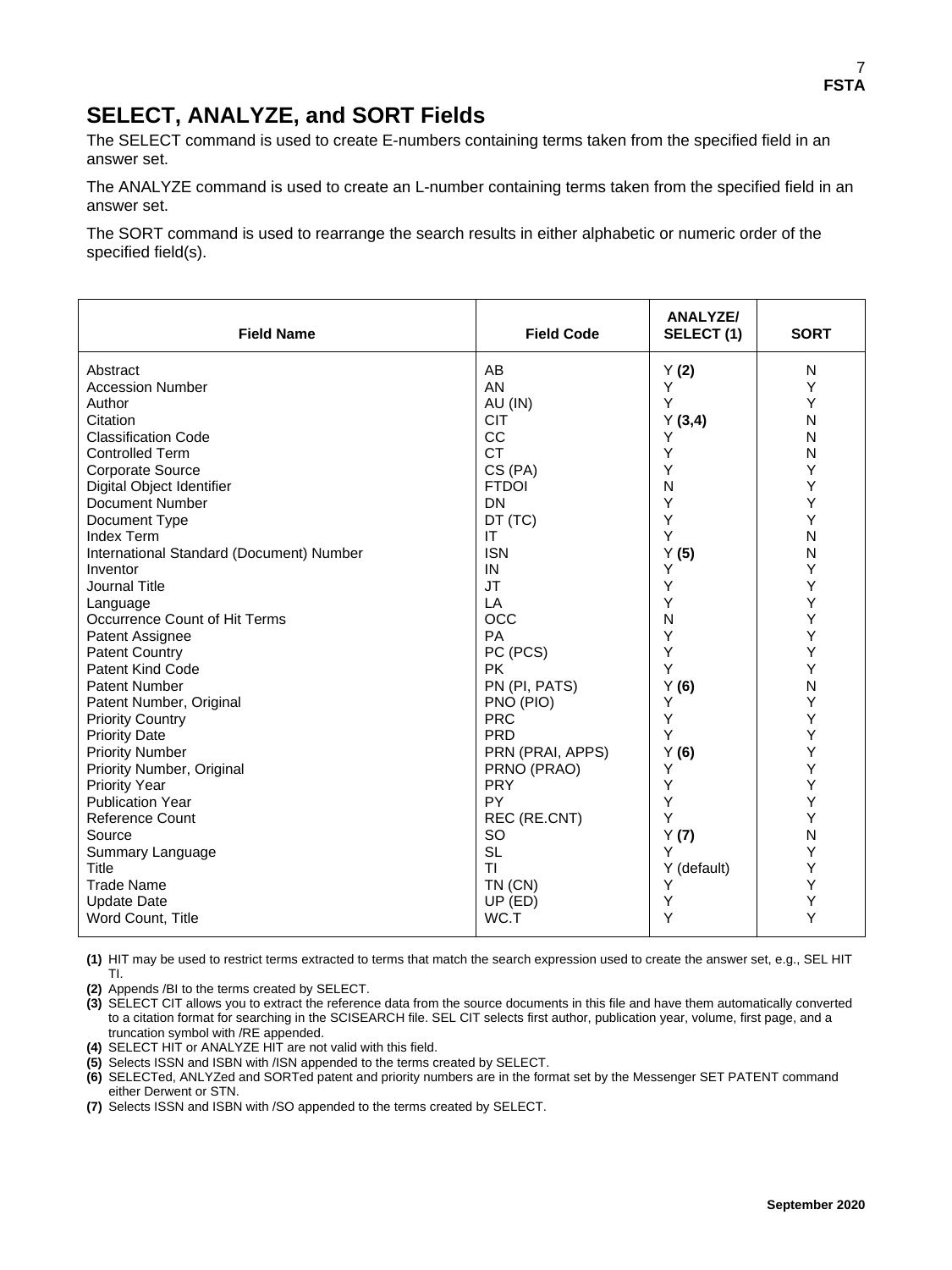#### 8 **FSTA**

#### **Sample Records**

#### **DISPLAY BIB OF BOOK**

- AN 2012:C1094 FSTA<br>DN 2012-05-Cd1094
- DN 2012-05-Cd1094<br>TI Handbook of fo
- TI Handbook of food safety engineering.
- $Editor(s):$  Da-Wen Sun
- CS Univ. Coll. Dublin, Dublin, Republic of Ireland; The Atrium, Southern Gate, Chichester, PO19 8SQ, UK; Wiley-Blackwell. Tel. +44 01243 779777. Fax +44 01243 775878. E-mail cs-books@wiley.co.uk. [www.wiley.com.](http://www.wiley.com/) Price GBP 249.99, EUR 300.00
- SO (2011), 864 p.
- ISBN: 9781444333343<br>DT Book
- Book
- LA English
- ED Entered STN: 13 Feb 2012 Last updated on STN: 11 Apr 2012

# **DISPLAY ALL OF JOURNAL**<br>AN 2008: W0102 FSTA

- $2008:W0102$
- DN 2008-07-Wd0102<br>TI Chemical compo:
- Chemical composition, in vitro fermentation characteristics, and in vivo digestibility responses by dogs to select corn fibers.<br>AU Guevara, M. A.; Bauer, L. L.; Abbas, C. A.; Beery, K.
- Guevara, M. A.; Bauer, L. L.; Abbas, C. A.; Beery, K. E.; Holzgraefe, D. P.; Cecava, M. J.; Fahey, G. C., Jr.<br>CS Correspondence address, G. C. Fahey,
- Correspondence address, G. C. Fahey, Jr., Dep. of Animal Sci., Univ. of IIlinois, Urbana, IL 61801, USA. Tel. 217 333-2361. Fac 217 333-7861. E-mail gcfahey@uiuc.edu
- SO Journal of Agricultural and Food Chemistry (2008), Volume 56, Number 5, pp. 1619-1626, 32 refs. ISSN: 0021-8561
- DOI: 10.1021/jf073073b<br>Turnal
- DT Journal<br>LA English
- LA English<br>ED Entered
- Entered STN: 28 Apr 2008
- Last updated on STN: 16 May 2012<br>AB The objective of this study was
- The objective of this study was to examine the chemical composition, in vitro fermentation characteristics, and in vivo digestibility responses of fibre-rich corn coproducts resulting from corn wet milling. Native corn fibres, native corn fibres with fines, hydrolysed corn fibers and hydrolysed extracted corn fibres were analysed chemically and their capacity to produce short-chain fatty acids determined. Ash content was low (<1.2%), crude protein content varied little, but fat and fibre concentration varied widely. Most fibre was in the insoluble form, with glucose being predominant followed by xylose. Total short-chain fatty acid production ranged from 211.6 to 699.52 µmol/g of dry matter, whereas branched-chain fatty acid production was low. 4 corn fibres (native and processed) were included in a canine diet matrix at the 7% inclusion level. Nutrient digestibility, food intake and faecal characteristics were not affected by corn fibre inclusion in canine diets, suggesting that they should be considered as potential dietary fibre sources in dog foods.

CC Wd Pet foods : Dog foods<br>CT CORN; DIGESTIBILITY; FIB

```
CORN; DIGESTIBILITY; FIBRE; MILLING; WET MILLING; PET FOODS; DOG FOODS
```